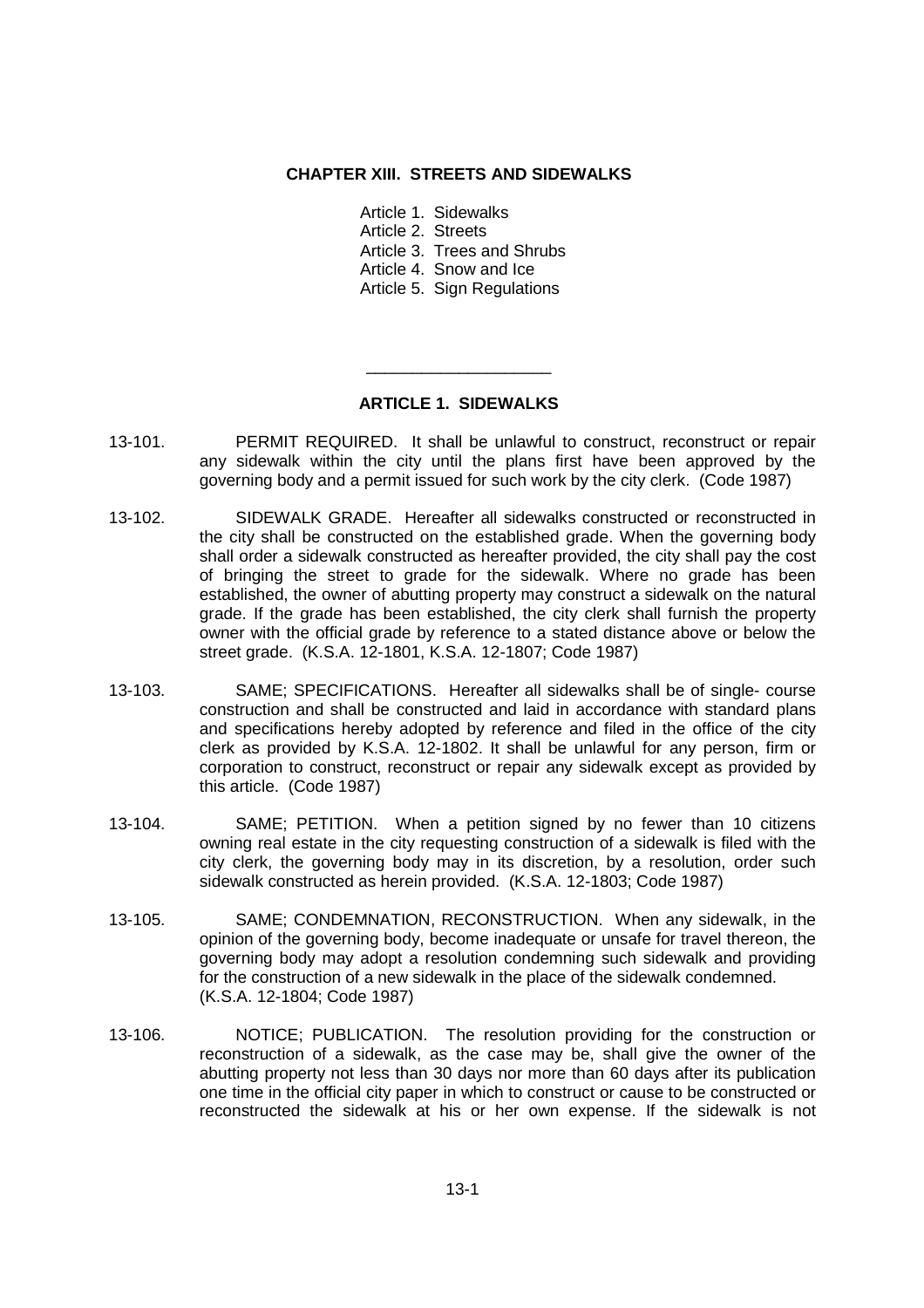constructed by the property owner within the time specified, the governing body shall cause the work to be done by contract. (K.S.A. 12-1805; Code 1987)

- 13-107. RIGHT OF ABUTTING OWNER. Nothing in this article shall be construed to prohibit the owner of property abutting on a street, who desires to construct or reconstruct a sidewalk at his or her own expense and in accordance with official plans and specifications for the purpose and which meet such other requirements as would have to be met if the sidewalk were constructed or reconstructed by the city, to construct or reconstruct a sidewalk without any petition or a condemning resolution by the governing body. If such property owner desires the sidewalk to be constructed and reconstructed by the city and an assessment levied as provided by law in other cases, he or she shall file a request with the governing body. The governing body, in its discretion, may provide for the construction or reconstruction of the sidewalk requested in the same manner as in other cases where citizens or taxpayers petition the governing body. (K.S.A. 12-1806; Code 1987)
- 13-108. REPAIRS BY OWNER OR CITY. It shall be the duty of the owner of the abutting property to keep the sidewalk in repair, but the city may, after giving five days' notice to the owner or his or her agent, if known, of the necessity for making repairs or without notice if the lot or piece of land is unoccupied, make all necessary repairs at any time. The same shall be done and the cost thereof assessed against the lot or piece of land abutting on the sidewalk so repaired as may be provided by law. (K.S.A. 12-1808; Code 1987)
- 13-109. PERFORMANCE, STATUTORY BOND. In any case where the reconstruction or construction of a sidewalk is required to be done by contract as provided in section 13-106 hereof, the governing body may require the contractor to give a bond for the faithful performance of the contract and for the construction of the sidewalk in accordance with the plans and specifications, ordinances of the city or laws of Kansas, and for all contracts exceeding \$1,000 entered into by the city for any such purpose a statutory lien bond required by K.S.A. 60-1111 shall be furnished. (Code 1987)
- 13-110. OBSTRUCTING SIDEWALKS. It shall be unlawful for any person to build or construct any step or other obstruction, whether temporary or permanent, or to store, leave or allow to be left any implements, tools, merchandise, goods, containers, benches, display or show cases, on any sidewalks or other public ways in the city or to obstruct the same longer than is necessary for loading or unloading any such article or object. (Code 1987)
- 13-111. SAME; EXCEPTION. The governing body may authorize the granting of temporary permits in connection with a building or moving permit for limited times only to the owner of property abutting on any sidewalk to use or encumber such sidewalk or public way of the city during the construction of any building or improvement thereon. No permit shall be issued for such purpose until plans for warning and safeguarding the public during such use of sidewalks shall have been submitted by the owner or his or her contractor and approved by the governing body. (Code 1987)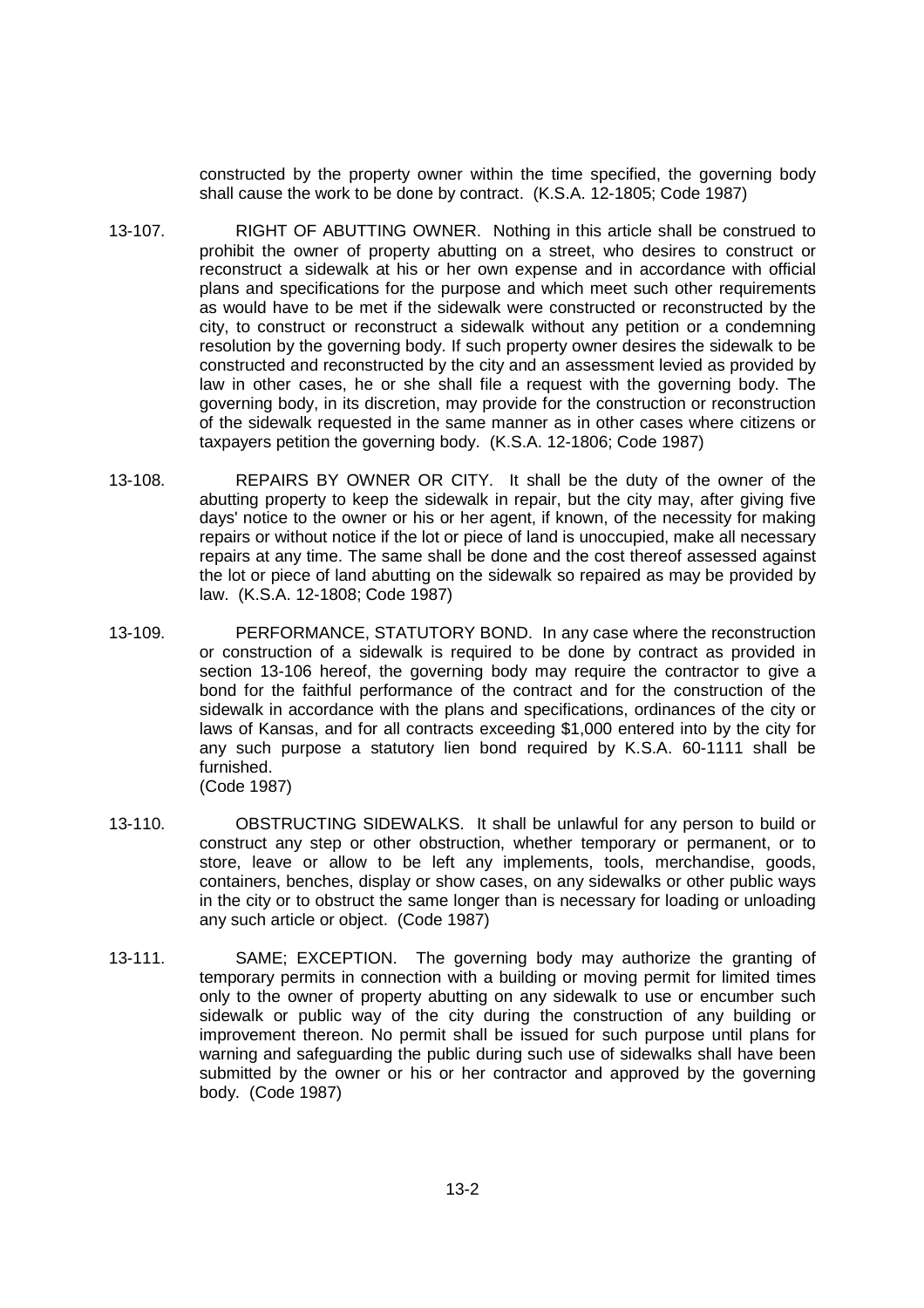### **ARTICLE 2. STREETS**

- 13-201. EXCAVATION PERMIT. No person, other than authorized city employees, shall dig or excavate any hole, ditch, trench or tunnel in or under any street, alley, sidewalk, park or other public property or public easement through private property without first having secured a permit for such excavation. Application shall be made to the city clerk. (Code 1987)
- 13-202. SAME; BOND. (a) No permit authorized in this article shall be issued until the applicant has given to the city a good and sufficient bond in the sum of \$5,000 conditioned that the applicant will faithfully comply with all the terms and conditions of this article, and will indemnify and hold the city harmless against all costs, expenses, damages and injuries by persons or by the city sustained by reason of the carelessness or negligence of the permit holder. No bond for this purpose shall run for longer than two years without being renewed. The bond shall remain in full force and effect as to each excavation for two years after the same has been made or completed.

(b) Any utility operating under a franchise or a contractor under contract with the city for municipal improvement shall not be required to give bond as provided in subsection (a).

(c) Each bond given under this section shall be approved by the city attorney and filed with the city clerk.

(Code 1987)

- 13-203. SAME; FILED. If the application is approved by the city, the city clerk shall issue a permit upon payment of a fee of \$5.00. Each permit issued under the provisions of this section shall cover only one specified excavation. (Code 1987)
- 13-204. SAME; BARRICADES. Any person to whom an excavation permit is issued shall enclose all excavations which they make with sufficient barricades and danger signs at all times, and shall maintain sufficient warning lights or flares at nighttime. The holder of an excavation permit shall take all necessary precautions to guard the public against all accidents from the beginning of the work to the completion of the same. (Code 1987)
- 13-205. SAME; UNLAWFUL ACTS. It shall be unlawful for any person, except those having authority from the city or any officer thereof to throw down, interfere with or remove any barriers, barricades, or lights placed in any street to guard and warn the traveling public of any construction work thereon or adjacent thereto. (Code 1987)
- 13-206. CUTTING CURBS; PAVEMENT. (a) No person shall cut any curb, gutter, pavement, blacktop, sidewalk or excavate any street, alley or other public grounds of the city for any purpose without first obtaining a permit authorizing the same from the city clerk.

(b) Once the work for which the excavation was made has been completed the city shall restore the pavement, blacktop, sidewalk or other surfacing at the expense of the person from whom the excavation was made.

(c) In lieu of the city replacing pavement, it may elect to authorize utility companies or contractors to resurface streets or sidewalks with like materials, subject to approval of the street superintendent. (Code 1987)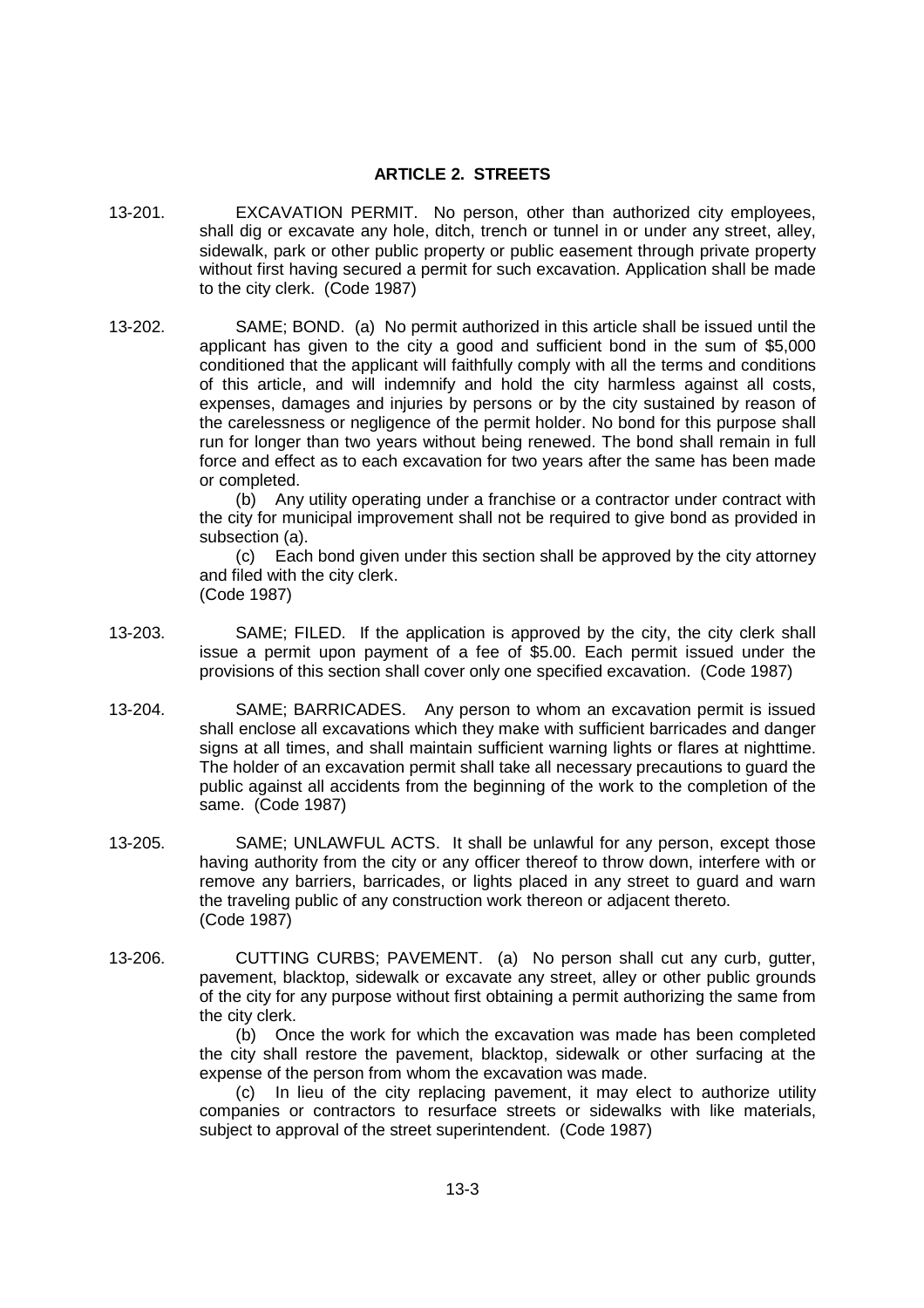- 13-207. ALTERING DRAINAGE. No person shall change or alter any gutter, storm sewer, drain or drainage structure which has been constructed, or is being lawfully maintained or controlled by the city unless such change or alteration has been authorized or directed by the governing body. (Code 1987)
- 13-208. UNFINISHED PAVEMENT. No person shall walk upon, drive or ride over or across any pavement, sidewalk or incomplete grading which has not been opened for traffic. (Code 1987)
- 13-209. USING STREETS. (a) No person shall occupy any portion of any street, alley or sidewalk for the purpose of temporarily storing building materials without first obtaining a permit for such temporary use from the governing body.

(b) No person may use any portion of any sidewalk or street right-of- way for the purpose of displaying or offering for sale wares, goods, merchandise or other items. Nothing in this article, however, shall be construed as prohibiting the city governing body from temporarily waiving the prohibition of this subsection in connection with community promotions or community-wide celebrations when such waiver is considered to be in the best interest of the city. (Code 1987)

- 13-210. DANGEROUS OBJECTS IN. It shall be unlawful for any person to place, throw or cause to be placed or thrown in or on any street, alley, sidewalk or other public grounds of the city, any glass, tacks, nails, bottles, wire or other dangerous objects that might wound any person or animal, or cut or puncture any pneumatic tire while passing over the same. (Code 1987)
- 13-211. PETROLEUM PRODUCTS IN STREETS. It shall be unlawful for any person, firm or corporation to deposit or throw any waste oil, fuel oil, kerosene, gasoline or other products of petroleum or any acids into or upon any street or public grounds of the city, or willfully to permit the same to be spilled, dripped or otherwise to come into contact with the surface of any street, alley, or sidewalk within the city. (Code 1987)
- 13-212. DISCHARGING WATER ON STREETS. It shall be unlawful for any person, firm or corporation to throw or discharge water into any ditch, street, avenue or alley in the city or to cause any water to stand or form pools or to flow in a stream thereon. This section shall not apply to persons cleaning or flushing such streets, avenues or alleys under the authority of the governing body, nor to members of the fire department. (Code 1987)
- 13-213. BURNING IN STREETS. It shall be unlawful for any person to make or cause to be made, any fire upon any of the paved streets, alleys, or street intersections within the city. (Code 1987)
- 13-214. THROWING IN STREETS. It shall be unlawful to throw or bat any ball, stone, or other hard substance into, on or across any street or alley or at or against any building or vehicle. (Code 1987)
- 13-215. HAULING LOOSE MATERIAL. It shall be unlawful to haul over the streets or alleys of this city any loose material of any kind except in a vehicle so constructed or maintained as to prevent the splashing or spilling of any of the substances therein contained upon the streets or alleys. (Code 1987)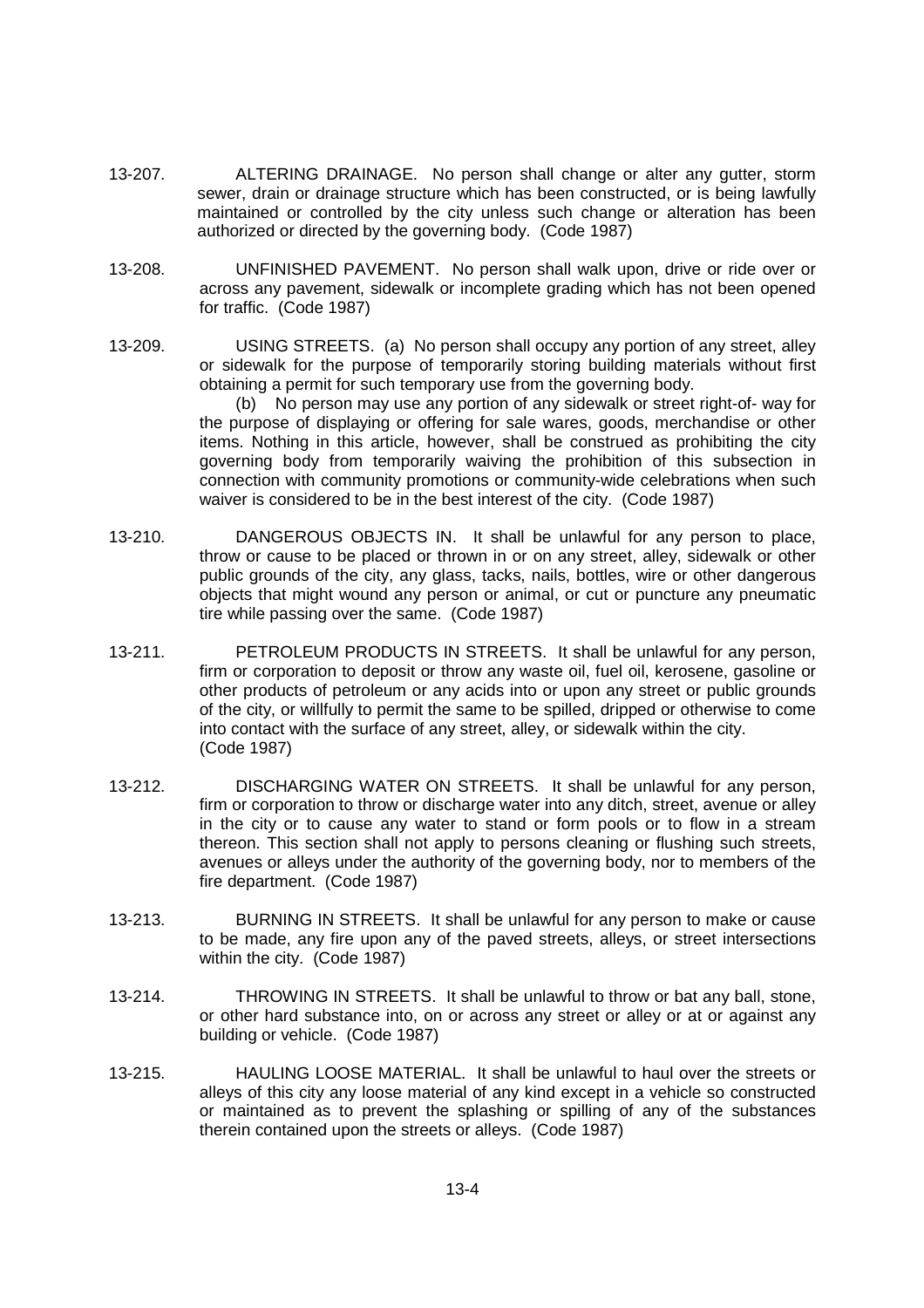#### **ARTICLE 3. TREES AND SHRUBS**

- 13-301. PUBLIC TREE CARE. The city shall have the right to plant, prune, maintain and remove trees, plants and shrubs within the lines of all streets, alleys, avenues, lanes, squares and public grounds, as may be necessary to insure safety when servicing city utilities or to preserve the symmetry and beauty of public grounds. The city may remove or cause or order to be removed, any tree or part thereof which is in an unsafe condition or which by reason of its nature is injurious to sewers, electric power lines, gas lines, water lines or other public improvements, or is affected with any injurious fungus, insect or other pest. (Code 1987)
- 13-302. DISEASED TREES; DETERMINATION. Whenever any competent city authority or competent state or federal authority shall file with the governing body a statement in writing based upon a laboratory test or other supporting evidence that trees or tree materials or shrubs located upon private property within the city are infected or infested with or harbor any tree or plant disease or insect or larvae, the uncontrolled presence of which may constitute a hazard to or result in the damage or extinction of other trees or shrubs in the community, describing the same and where located, the governing body shall direct the city clerk to forthwith issue notice requiring the owner or agent of the owner of the premises to treat or to remove any such designated tree, tree material or shrub within a time specified in the notice. (Code 1987)
- 13-303. SAME; NOTICE SERVED. Notice shall be served by registered or certified mail, or personal service may be made by the Riley County Police Department by delivering a copy thereof to the owner, or agent of such property. If the property is unoccupied and the owner a nonresident, then the city clerk shall notify the owner by mailing a notice by registered or certified mail to the owner's last known address. (Ord. 715; Code 2017)
- 13-304. SAME; FAILURE OF OWNER; DUTY OF CITY. If the owner or agent shall fail to comply with the requirements of the notice within the time specified in the notice, then the city shall proceed to have the designated tree, tree material, or shrub treated or removed and report the cost thereof to the city clerk. In lieu of the city employees performing any such work, the governing body of the city may contract with any competent person, company or corporation for the performance of such work. (Ord. 715; Code 2017)
- 13-305. SAME; PREVENT SPREAD OF DISEASE. No tree, tree materials or shrubs as mentioned herein which have been cut down, either by the property owner or by the city, shall be permitted to remain on the premises, but shall be immediately treated, removed and burned or immediately burned upon the premises, if safe to do so, so as to prevent the spread of the tree disease. (Code 1987)
- 13-306. DANGEROUS, DEAD OR DISEASED TREES ON PRIVATE PROPERTY. (a) Every owner of any tree overhanging any street or right-of-way within the city shall prune the branches so that such branches shall not obstruct the light from any street lamp or obstruct the view of any street intersection and so that there shall be a clear space of 14 feet above the surface of the street or right-of-way. The owners shall remove all dead, diseased or dangerous trees, or broken or decayed limbs which constitute a menace to the safety of the public. The city shall have the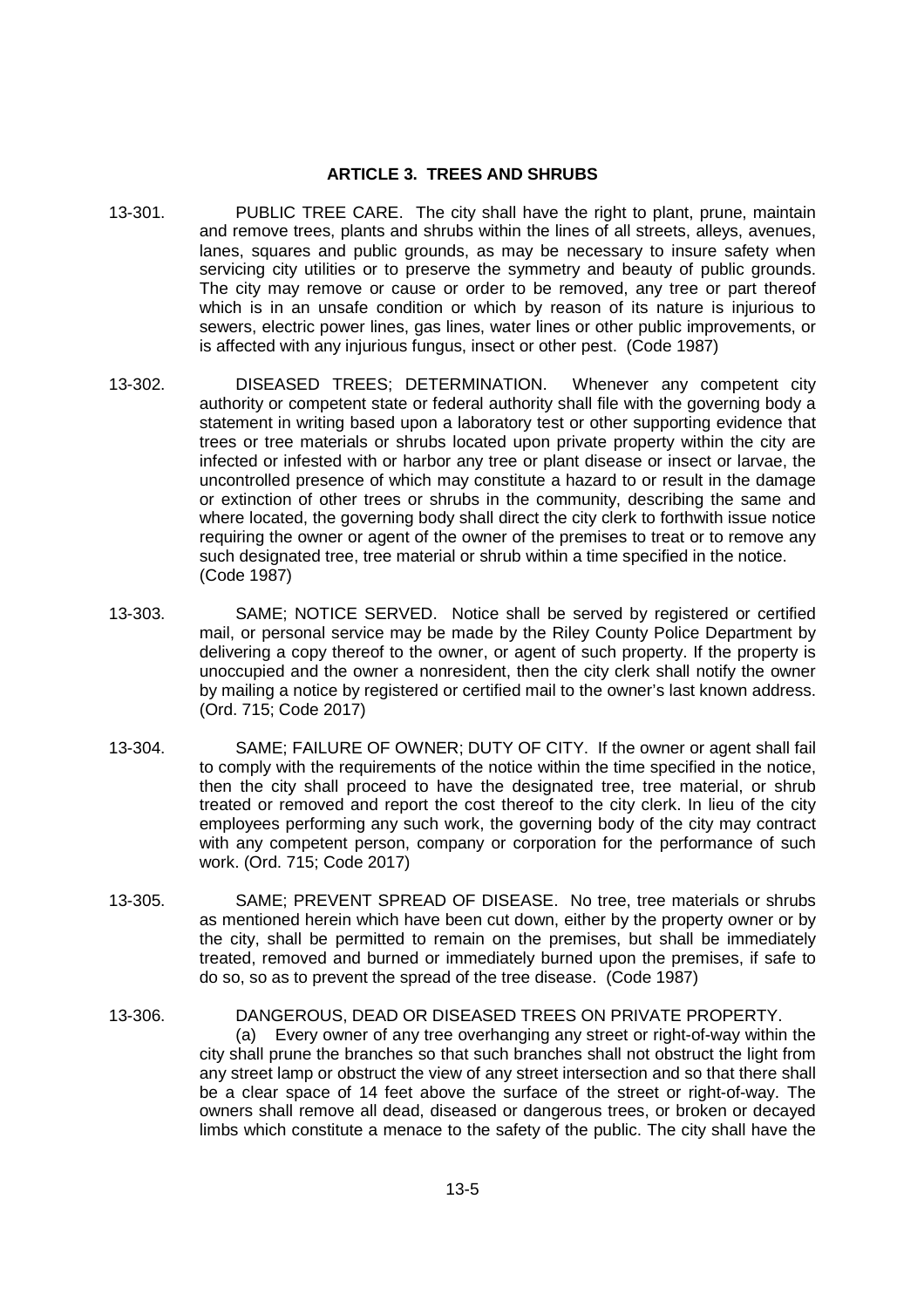right to prune any tree or shrub on private property when it interferes with the proper spread of light along the street from a street light, or interferes with visibility of any traffic control device or sign.

(b) The city shall have the right to cause the removal of any dangerous, dead or diseased trees on private property within the city, when such trees constitute a hazard to life and property. The city will notify in writing the owners of such trees. Removal shall be done by said owners at their own expense within 60 days after the date of service of notice. The owners, within 30 days of the notice, may request a hearing covering the ordered removal. In the event of failure of owners to comply with such provisions, the city shall have the authority to remove the trees and charge the cost of removal on the owner's property tax notice. (Code 1987)

- 13-307. TREES ON PUBLIC PROPERTY; COST BORNE BY CITY. The city shall have the authority to treat or to remove any tree as defined in section 13-301 of this article, or to remove any dead tree as mentioned herein, which is located within the limits of any public right-of-way within the city. The adjacent property owners shall not be responsible for the cost of treatment or removal of any such trees within the public right-of-way and this expense shall be borne by the city at large. (Code 1987)
- 13-308. COSTS ON TAX ROLLS. The city clerk shall, at the time of certifying other city taxes to the county clerk, certify the unpaid costs for treatment or removal performed under the authority of sections 13-304:306 and the county clerk shall extend the same on the tax roll of the county against the lot or parcel of ground. The cost of such work shall be paid from the general fund or other proper fund of the city, and such fund shall be reimbursed when payments therefor are received or when such assessments are collected and received by the city. (Code 1987)
- 13-309. INJURING TREES AND SHRUBS. No person shall willfully break, cut, take away, destroy, injure, mutilate, or attempt to willfully break, cut, take away, destroy, injure or mutilate any tree, shrub, vine, flower or landscaping standing, growing, or being upon the premises in the possession of another, or growing on any public ground, street, sidewalk, promenade or park in the city. (Code 1987)
- 13-310. FIRE HYDRANTS, PLANTINGS ADJACENT TO. No person shall plant or cause to be planted nor allow to grow upon property owned by him or her any shrubs, trees, or planting of any kind within 10 feet of any fire hydrant in the city, in order that every fire hydrant shall be in full view day or night, to fire apparatus approaching from any direction. (Code 1987)

13-311. TREE AND LIMB DEPOSITORY AT SIXTH AND SOUTH PARK STREETS. (a) The city has a state permit to operate a tree, limb, and leaf depository at the intersection of Sixth and South Park Streets. This state-issued permit will be rescinded if items other than those authorized and permitted are deposited, dumped, or left at this location.

(b) No person shall leave, deposit, dump, or otherwise cause to be left, any objects, items, or substances other than trees, tree branches, limbs, grass clippings, leaves, wood chips, shrubs, or shrub clippings at the depository located at Sixth and South Park Streets.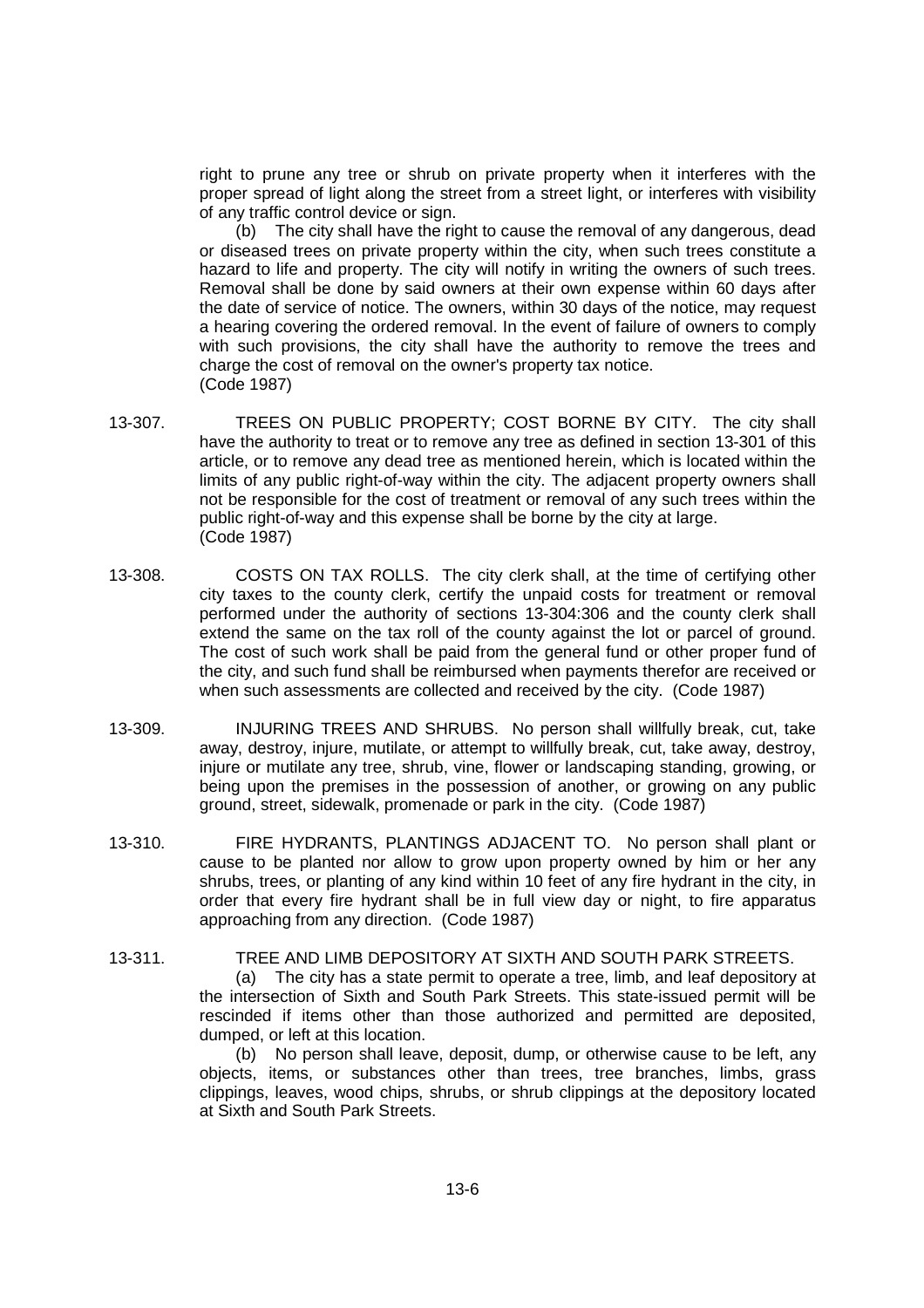(c) Any person violating subsection (b) shall be deemed guilty of a Class B misdemeanor upon conviction, and shall be subjected to a fine not in excess of \$1,000 and/or a term of incarceration for not more than six months. (Ord. 456; Code 1999)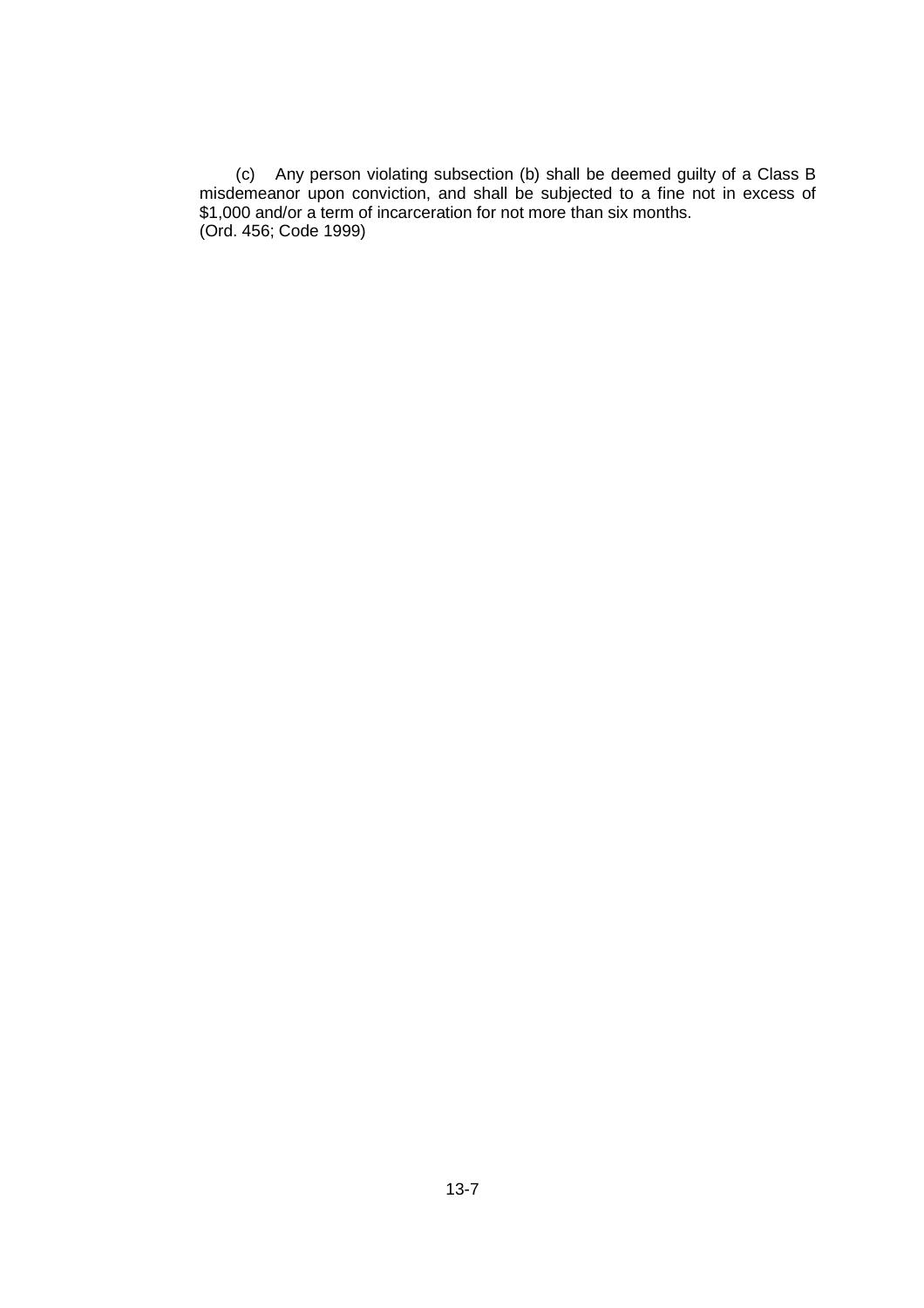### **ARTICLE 4. SNOW AND ICE**

13-401. SNOW AND ICE TO BE REMOVED. (a) It shall be unlawful for the owner and/or the occupant of any lots abutting upon any sidewalks to fail to cause to be removed from such sidewalks all snow and ice within 12 hours from the time that the snow fall or ice storm ceases. If the snow falls or ice accumulates upon the sidewalks in the nighttime, removal of same must be made within 12 hours after sunrise on the following day.

> (b) It shall be unlawful for any person to place snow removed from private property upon any public street, alley or sidewalk. (Ord. 337; Code 1987)

- 13-402. SAME: EXCEPTION; ALTERNATE REMEDY. Where there shall be ice or compacted snow on any such sidewalk of such a character as to make it practically impossible to remove the same, the sprinkling of ashes, sand or other noncorrosive chemicals on the accumulation of ice or snow in such a manner as to make such sidewalk reasonably safe for pedestrian travel shall be deemed a sufficient compliance with the provisions of this article until the ice or snow can be removed. (Code 1987)
- 13-403. SAME; PENALTY. That any person violating the provisions of section 13-401 shall, upon conviction, be fined \$25.00. (Code 2015)
- 13-404. REMOVAL MAY BE MADE BY CITY. If any owner or occupant of any lot or lots shall refuse or neglect to clean or remove from the sidewalk abutting the lot or lots all snow and ice within the time specified, the city may cause such snow and ice to be removed from sidewalks and the cost thereof shall be assessed against such abutting lot or lots, and the city clerk shall certify the same to the county clerk for collection as provided by law. (Code 1987)
- 13-405. COSTS ON TAX ROLLS. The city clerk shall, at the time of certifying other city taxes to the county clerk, certify the unpaid costs for removal of snow or ice performed under the authority of section 13-404 and the county clerk shall extend the same on the tax roll of the county against the lot or parcel of ground. The cost of such work shall be paid from the general fund or other proper fund of the city, and such fund shall be reimbursed when payments therefor are received or when such assessments are collected and received by the city. (Code 1987)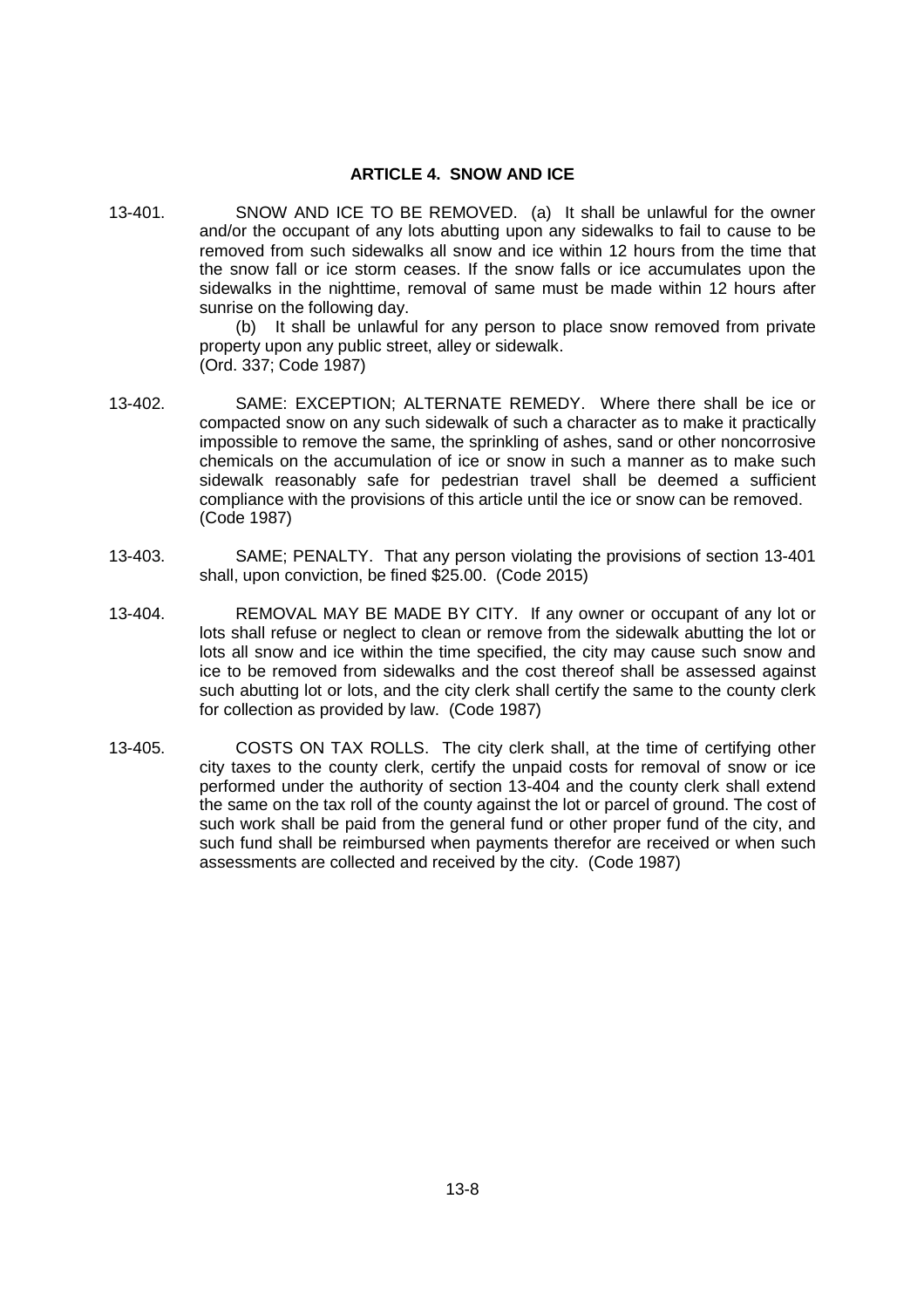# **ARTICLE 5. SIGN REGULATIONS**

13-501. GENERAL REGULATIONS; PERMIT; BOND. (a) It shall be unlawful for any person, firm or corporation to erect or locate any sign or other structure for advertising or other purposes upon or overhanging any street, sidewalk or traveled way in the city unless the same is seven and one-half feet or more above the sidewalk or street, and in no case shall such sign project beyond a line drawn perpendicular upward from one foot inside the curb line, or, if the proposed sign or structure varies from the above requirements, unless the permission of the governing body be first secured for the erection or location of the particular sign or other structure contemplated. Before any permit shall be issued the proposed plans or specifications of the sign or structure shall be furnished to the city clerk and by him or her presented to the governing body. The governing body shall, when satisfied that the work may be completed without injury or loss to the public, grant the permit herein authorized.

> (b) In all cases and without exception, all persons, firms and corporations desiring to construct a sign or other structures weighing more than 50 pounds over the sidewalk or upon any building in the city shall execute to the city a good and sufficient surety bond in the amount of \$10,000 to hold the city free and harmless from any damage done to person or property should such sign or structure fall, be blown down or otherwise be dislocated, or shall maintain liability or other insurance in the amount of \$100,000 per occurrence protecting the city in the same manner, and upon the termination of any such bond or insurance such sign shall be removed.

(Ord. 220; Code 1987)

13-502. SIGNS AND STRUCTURES NEAR SIDEWALK; PERMIT; BOND. (a) It shall be unlawful for any person, firm or corporation to erect, locate or maintain any billboard, advertising sign or structure along any street or sidewalk either on the ground or any building adjacent thereto which may fall down, be blown down or be thrown down into or upon the traveled portion of any sidewalk or public way in the city. Before any such sign, or structure shall be erected or located the person, firm or corporation proposing to do the same shall apply to the governing body for a permit, and shall furnish the city clerk with the plan of the proposed work. The governing body shall, upon approval of the work when satisfied that the same may be completed without injury or loss to the public, grant a permit authorizing the erection or location of such sign or structure.

(b) The governing body in its discretion may require the giving and filing of a bond as provided in section 13-501(b). (Ord. 220; Code 1987)

13-503. CANOPIES; AWNINGS; MARQUEES. It shall be unlawful to construct or locate any awning, canopy, marquee or other structure along any street or traveled way in the city which is or may be supported in whole or part by posts or other supports set into or unto the sidewalk, parking or street. All such structures shall be so hung as to clear the sidewalk at least seven and one-half feet and not project beyond a line drawn perpendicular upward from one foot inside the curb line. (Ord. 220; Code 1987)